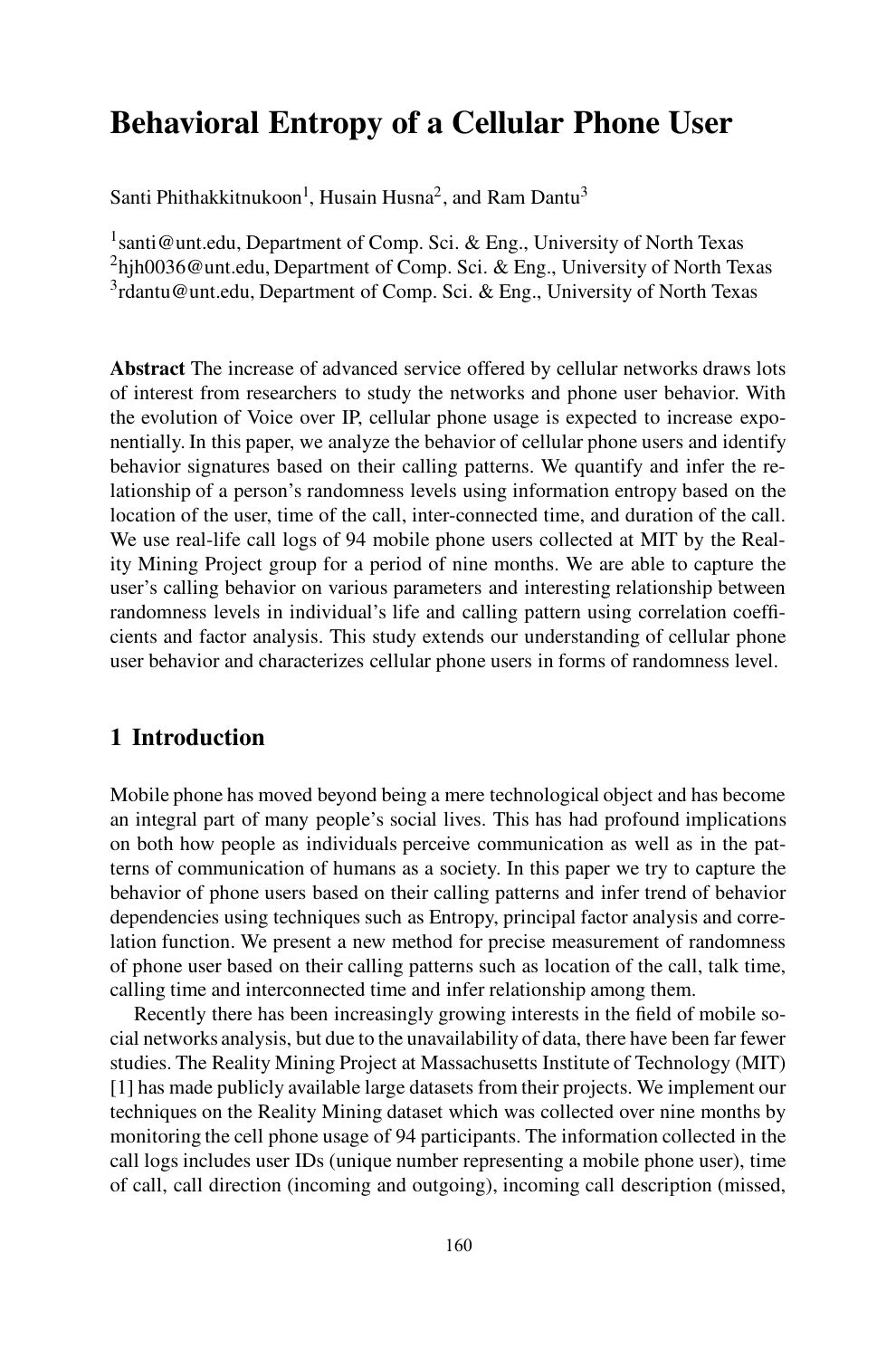accepted), talk time, and tower IDs (location of phone users). These 94 phone users are students, professors, and staffs.

Using purely objective data first time the researchers can get an accurate glimpse into human behaviors. Our interest in this data set is to study the behavior of the phone user using information theory, data mining, and data reduction techniques.

In [2], the authors attempted to quantify the amount of predictable structure in an individual's life using entropic metric and discovered that people who live highentropy lives tend to be more random or less predictable than people who live lowentropy lives. This raises the question about how this entropy-based randomness level is related to the randomness level in calling behavior. Does it mean that people who have high-entropy lives also have high-entropy calling patterns? To answer this question, we find it interesting to study the relationship between the randomness level in individuals life and calling pattern.

The main contribution of this paper is to infer the relationship between the randomness levels in behavior of the phone users in a cellular network. We believe that this work can also be extended to predict what services that are suitable for the user.

The rest of this paper is structured as follows: Section 2 carries out the randomness level computation based on entropy. Section 3 discusses the randomness computation result and the relationship among them. The paper is concluded in section 4 with a summary and an outlook on future work.

#### 2 Randomness Level Computation

While individual phone user's calling behavior is random, some users might be more predictable than others. Being more predictable can also mean being less random. To quantify the randomness or amount of predictable structure in an individual calling pattern, the information entropy can be used.

The information entropy or Shannon's entropy is a measure of uncertainty of a random variable. The information entropy as given in Eq. (1) was introduced by Shannon [3], where X is a discrete random variable,  $x \in X$ , and the probability mass function  $p(x) = Pr{X = x}$ .

$$
H(X) = -\sum_{x} p(x) \log_2 p(x).
$$
 (1)

The calling pattern can be observed from the calling time, inter-connected time (elapsed time between two adjacent call activities), and talk time (duration of call). Let  $C, I$ , and  $T$  be random variables representing calling time, inter-connected time, and talk time respectively. The entropy of calling time can be calculated by Eq. (2).

$$
H(C) = -\sum_{c=1}^{24} p(c) \log_2 p(c),
$$
 (2)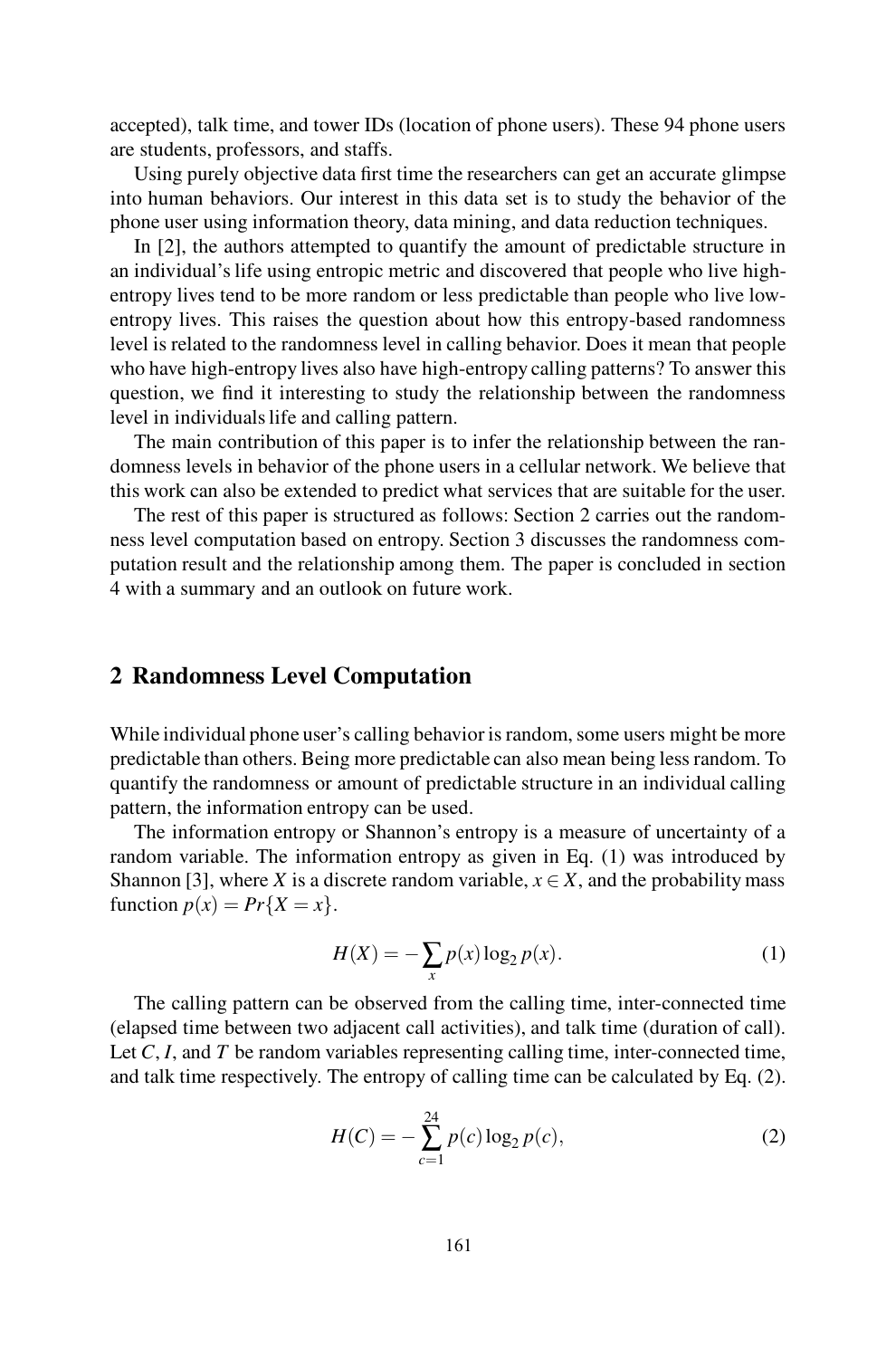Table 1 Result of Correlation Coefficient

|                                      |  | $H(L)$ $H(C)$ $H(I)$ $H(T)$ |
|--------------------------------------|--|-----------------------------|
| $H(L)$ 1.0000 0.4651 -0.4695 -0.4642 |  |                             |
| $H(C)$ 0.4651 1.0000 -0.2218 -0.3502 |  |                             |
| $H(I)$ -0.4695 -0.2218 1.0000 0.2197 |  |                             |
| $H(T)$ -0.4642 -0.3502 0.2197 1.0000 |  |                             |

where the probability  $p(c)$  is a ratio of the number of calls during  $c^{th}$  hour slot to the total number of calls of all time slots  $(N)$ .

Similarly, the entropy of inter-connected time can be calculated by Eq. (3) where  $p(i)$  is a ratio of the number of inter-connected time whose value is in the interval  $[i - 1, i)$  to  $N - 1$ .

$$
H(I) = -\sum_{i} p(i) \log_2 p(i).
$$
 (3)

Likewise, the entropy of the talk time is given by Eq. (4) where  $p(t)$  is a ratio of the talk time whose value is in the interval  $[t - 1, t)$  to N.

$$
H(T) = -\sum_{t} p(t) \log_2 p(t).
$$
 (4)

By the same token, the randomness in the individual life's schedule (location),  $H(L)$  can also be quantified using information entropy which is defined in Eq. (1).

### 3 Result and Analysis

Based on our real-life call logs of 94 users, we infer the relationship between the randomness based on the underlying parameters by computing the correlation coefficient [4]. Correlation coefficient is a number between -1 and 1 which measures the degree to which two random variables are linearly related. A correlation coefficient of 1 implies that there is perfect linear relationship between the two random variables. A correlation coefficient of -1 implies that there is inversely proportional relationship between the two random variables. A correlation coefficient of zero implies that there is no linear relationship between the variables. As a preliminary result shown in Table 1, it can be observed that the randomness based on location( $H(L)$ ) and calling time( $H(C)$ ) show high correlation as well as the  $H(I)$  and  $H(T)$  pair.

Next, we perform factor analysis in order to further study the relationship of the randomness levels (entropy) based on the underlying parameters. The main application of factor analysis is: (1) to reduce the number of variables and (2) to detect structure in the relationship between variables, that is to classify variables [5]. In our analysis we use it for both the purposes. The flow diagram of the principal factor analysis is shown in Fig. 1.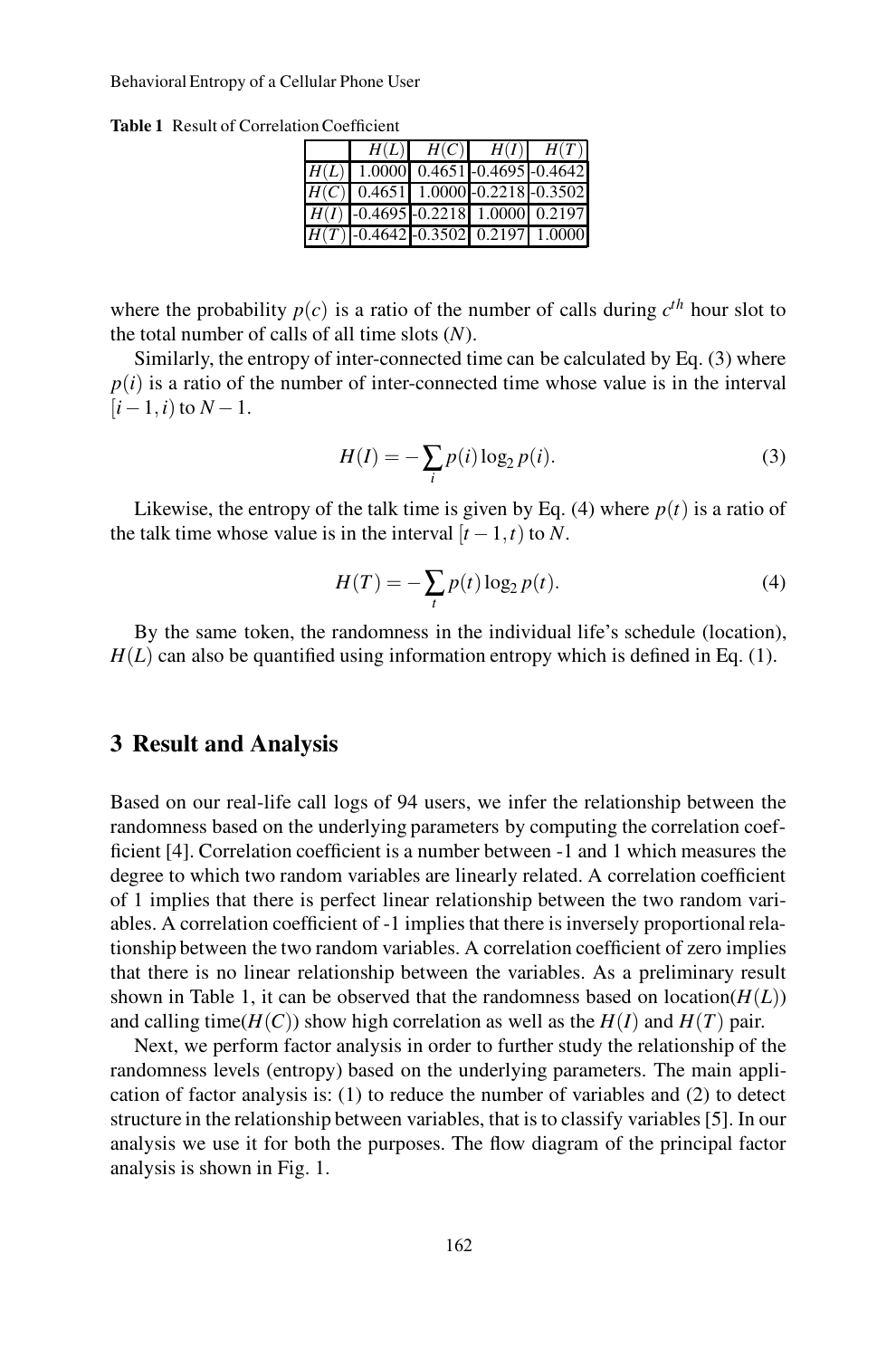

Fig. 1 Flow diagram for principal factor analysis on calculated entropy.

Table 2 Total Variance Explained

| Factor | Initial Eigen Values |       |                                                                 | Extraction |       |       |
|--------|----------------------|-------|-----------------------------------------------------------------|------------|-------|-------|
|        |                      |       | Total Variance(%) Cumulative(%) Total Variance(%) Cumulative(%) |            |       |       |
|        | $1.59 -$             | 39.95 | 39.95                                                           | 0.92       | 23.20 | 23.20 |
|        | .02                  | 25.61 | 65.57                                                           | 0.29       | 7.26  | 30.46 |
|        | 0.73                 | 18.24 | 83.81                                                           |            |       |       |
|        | 0.64                 | 16.18 | 100.00                                                          |            |       | -     |

Two principal factors are selected based on the Scree plot [7]. The principal factor plot of the entropy based on four parameters lying on the first and second factor is shown in Fig. 1. It can be observed that the  $H(L)$  and  $H(C)$  are positively lying on the first factor whereas the  $H(I)$  and  $H(T)$  are positively lying on the second factor. Since the first and second factor are orthogonal i.e., uncorrelated, one can notice two established relations; one is between  $H(L)$  and  $H(C)$ , and the other one is between  $H(I)$  and  $H(T)$ .

Factor analysis generally is used to encompass both principal components and principal factor analysis. The Eigen values for a given factor measures the variance in all the variables which is accounted for by that factor as stated in Table 2. If a factor has a low eigen value, then it is contributing little to the explanation of variances in the variables and may be ignored as redundant with more important factors.

Eigen value is not the percent of variance explained but rather a measure of amount of variance in relation to total variance (since variables are standardized to have means of 0 and 1, total variance is equal to the number of variables).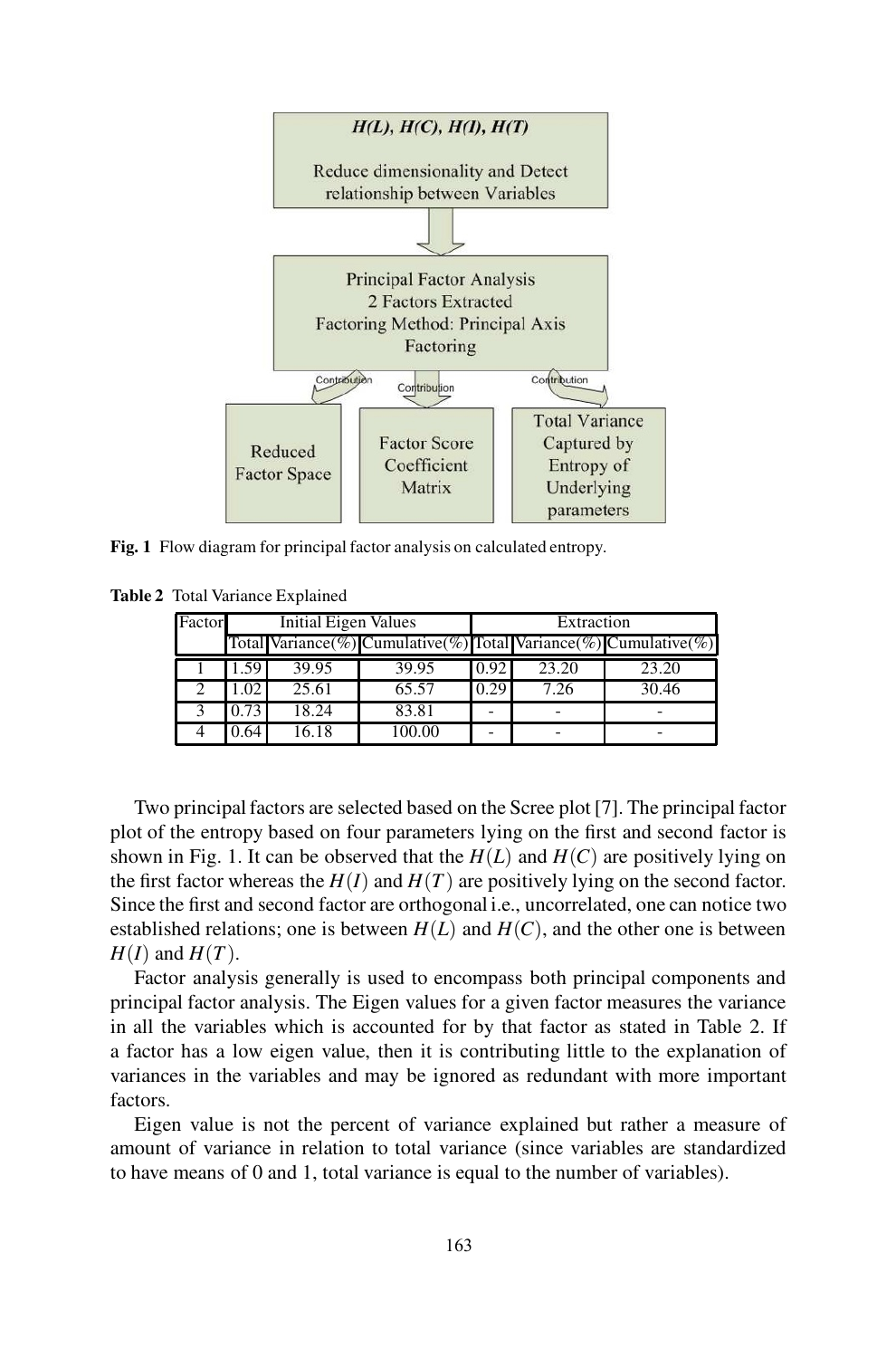

Fig. 2 Scree plot.

Initial eigen values and eigen values after extraction (extracted sums of squared loadings) are same for Principal Component Analysis (PCA) extraction [6], but for factor analysis eigen values after extraction will be lower than their initial counterparts.

Scree plot was developed by Cattell [7] for selecting the number of factors to be retained in order to account for most of the variation. In our analysis, based on Kaiser's criterion [8] the first two factors whose eigen values are greater than 1 (as listed in Table 3) are selected based on the scree plot shown in Fig. 2.

The plot of the entropy based on four parameters lying on the first and second factor is shown in Fig. 3. It can be observed that the entropy based on location and calling time are positively lying on the first factor whereas the entropy based on inter-connected time and talk time are positively lying on the second factor. Since the first and second factor are orthogonal i.e., uncorrelated, one can notice two established relations; (1) between entropy based on location and calling time and (2) entropy based on inter-connected time and talk time.

The scatter plots in Fig. 4 also confirm our findings by showing the proportional relationships between pairs  $(H(L), H(C))$  and  $(H(I), H(T))$ , and inversely proportional relationships among other pairs. The trend (linear-fitting) line is shown in red to emphasize the direction of the relationship, directly proportional (increasing) or inversely proportional (decreasing). Note that the linear fitting is obtained by the least square fitting method [9].

The results based on the correlation coefficients, factor analysis, and scatter plots tell us that there is a high correlation in the randomness in phone user's location and calling time, as well as high correlation in the randomness in phone user's interconnected time and talk time. This draws the conclusion of our study that phone users who have higher randomness in mobility tend to be more variable in time of making calls but less variable in time spent talking on the phone and the time between connection (idle time). By the same token, the phone users who spend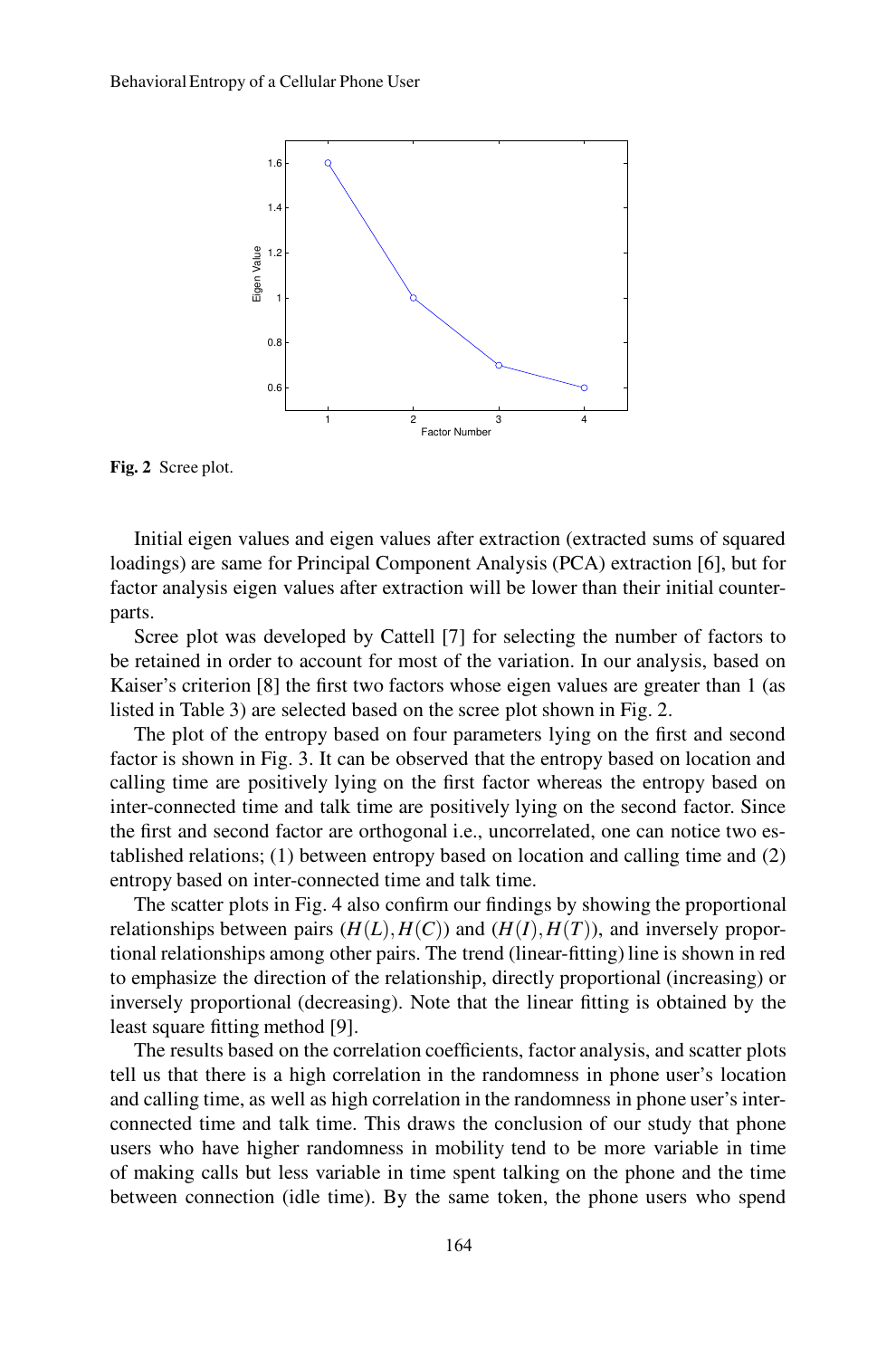

Fig. 3 Principal factor plot.

higher random amount of time talking on the phone (connected time) tend to also be more variable in idle time but not less random in mobility and time of initiating the calls.

We believe that this finding can also be useful for the phone service providers in offering right plans for the right customers based on customer's calling behavior, e.g. suppose that a customer has increasingly high randomness in mobility, service provider might offer this customer a whenever-minute plan which would fit his calling pattern (high  $H(L)$  implies high  $H(C)$ ).

### 4 Conclusion

In this paper, we have presented and analyzed cellular phone user behavior in forms of randomness level using information entropy based on user's location, time of call, inter-connected time, and duration of call. We are able to capture the relationship of the user's randomness level based on the underlying parameters by utilizing the correlation coefficient and factor analysis.

Based on our study, the user's randomness level based on location has high correlation to the randomness level in time of making phone calls and vice versa. Our study also shows that the randomness level based on user's inter-connected time has a high correlation to the randomness level in time spent talking on each phone call.

A knowledge of the randomness levels of a phone user behavior and their relationships extends our understanding in the pattern of user behavior. We believe that this work can also be extended to predict what services that are suitable for the user. This study will also be useful for the future research in this area. As our future direction, this study will be applied to quantify the presence information in terms of willingness level of a phone user in accepting a call.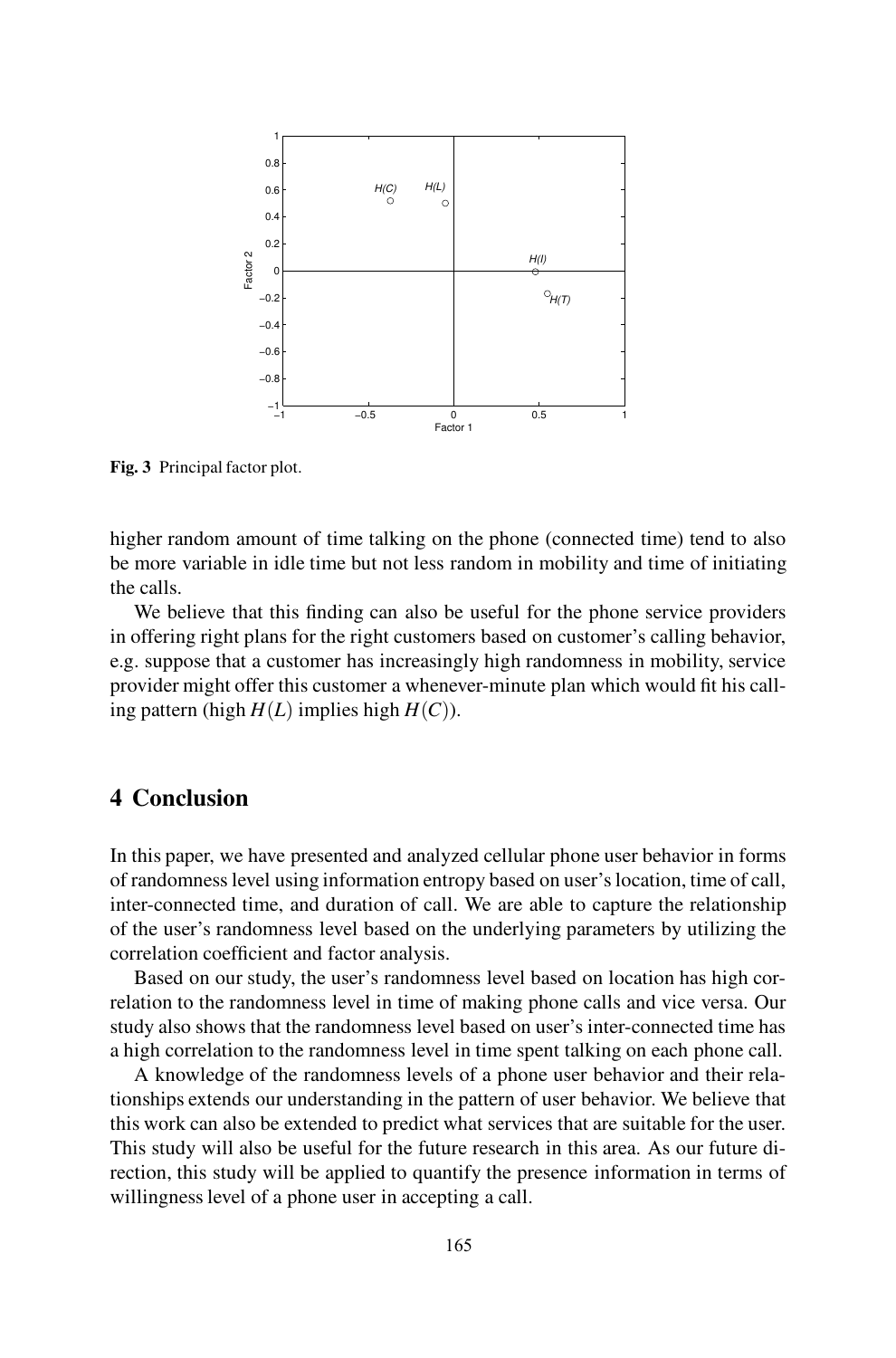

Fig. 4 Scatter plots showing relationships among  $H(L)$ ,  $H(C)$ ,  $H(I)$ , and  $H(T)$  with the linear trend lines.

#### Acknowledgments.

This work is supported by the National Science Foundation under grants CNS-0627754, CNS-0619871, and CNS-0551694. Any opinions, findings, conclusions or recommendations expressed in this material are those of the author(s) and do not necessarily reflect the views of the National Science Foundation.

We would like to thank the Reality Mining Project group, particularly Dr. Nathan Eagle and Dr. Alex (Sandy) Pentland of MIT Media Lab for providing us the valuable datasets.